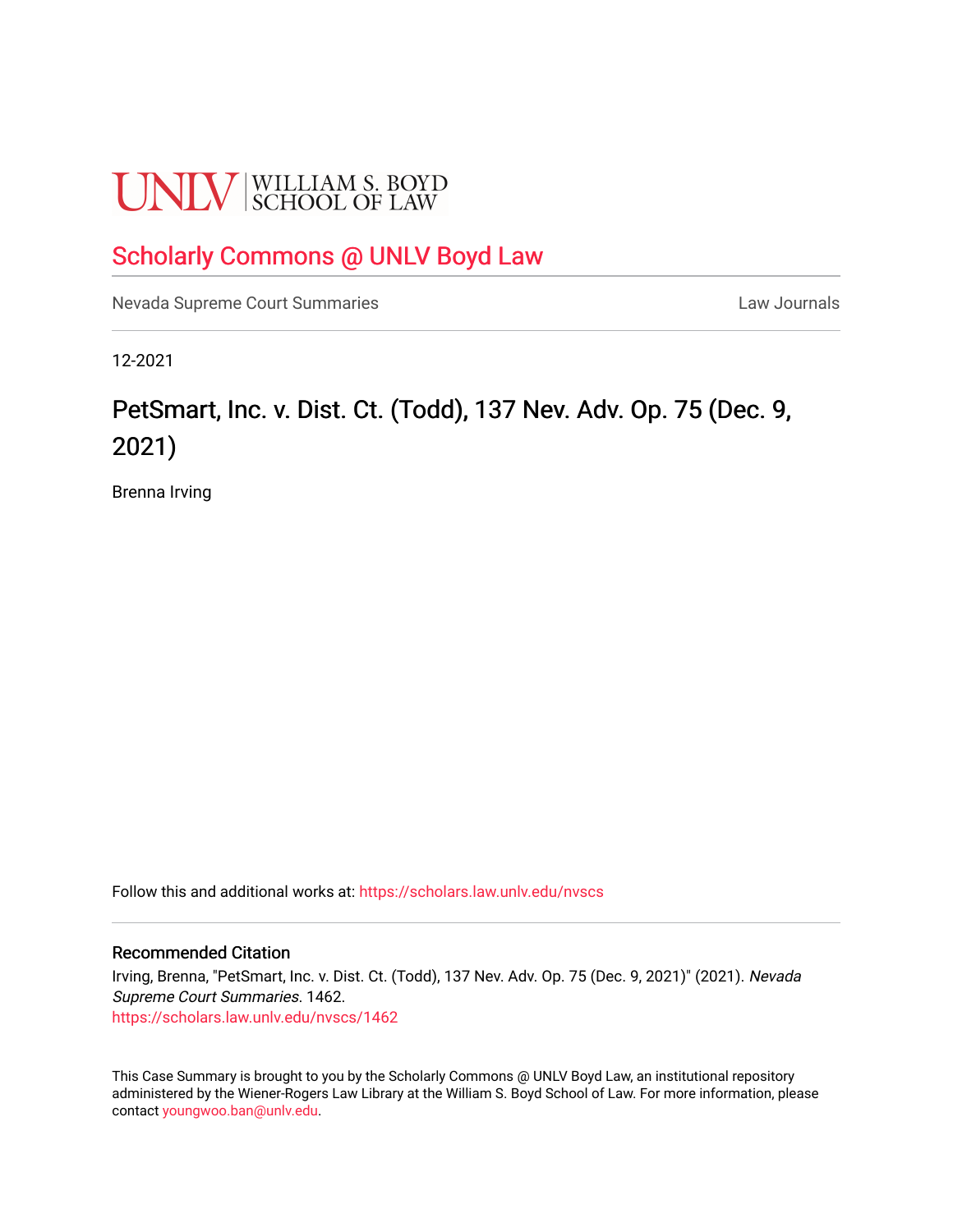#### PET STORE NOT LIABLE IN TORT ACTION WHEN IT DID NOT ASSUME A DUTY OF CARE OR HAVE AN AGENCY RELATIONSHIP WITH ADOPTION ORGANIZATION

#### **SUMMARY**

The Court examined whether a pet store may be held liable where a pet, who later attacked and injured a person, was adopted at the pet store through an adoption event run by an independent organization. The Court concluded that PetSmart cannot be held liable, reasoning that a pet store generally owes no duty to individuals who adopt in such circumstances. The Court stated that a store may only be held liable if it assumes a duty of care or establishes an agency relationship with the independent organization. Here, the Court found PetSmart had done neither. Thus, the Court granted PetSmart's petition for a writ of mandamus, directing the district court to grant PetSmart's motion for summary judgment.

#### FACTS AND PROCEDURAL HISTORY

PetSmart has an adoption program, named PetSmart Charities, that allows independent animal welfare organizations to set up adoption events for homeless pets at PetSmart stores. PetSmart vets these independent organizations, called "agency partners," to ensure that the agency partners are qualified and have a charitable status. Part of this vetting and qualification process includes the organizations entering into an agency-partner agreement with PetSmart. The agreement clarifies that the agency partner is "fully responsible" for the animals it places up for adoption. The agreement requires persons who adopt an animal from the agency partner to sign an adoption release form. Thus, PetSmart is aware of adoptions taking place at its stores but does not cross-reference adoption forms to determine if a pet has been adopted, returned, and readopted. Lastly, the agreement clearly states that no legal partnership or employer-employee relationship exists between PetSmart and the agency partner.

The adoption at issue in this case involved a large, mixed-breed dog named Chip. Chip was from an organization called The Animal Foundation (TAF). With TAF, Chip was adopted twice but returned both times for aggressive behavior. TAF determined that Chip was unadoptable, but for unknown reasons, Chip ended up with another organization, A Home 4 Spot (AH4S). AH4S entered into an agency-partner agreement with PetSmart and placed Chip up for adoption at one of PetSmart's stores. After two unsuccessful adoptions due to aggressive behavior that resulted in injuries, AH4S put Chip up for adoption a third time.

Raphaela Todd, an original plaintiff in this matter, adopted Chip. She signed a form that explained PetSmart was not affiliated with AH4S, thus releasing PetSmart and PetSmart Charities of liability. Raphaela took Chip home. Later, he attacked James Todd, biting his forearm and causing deep wounds in James's arm.

Following this incident, the Todds filed a complaint for negligence and negligent infliction of emotional distress against AH4S, TAF, and others. They sued PetSmart under the doctrine of respondeat superior. PetSmart moved for summary judgment, arguing it was not liable because it was not involved in Chip's adoption and exercised no control over Chip. However, the district court disagreed and found that PetSmart owed a duty to the Todds under

<sup>&</sup>lt;sup>1</sup> By Brenna Irving.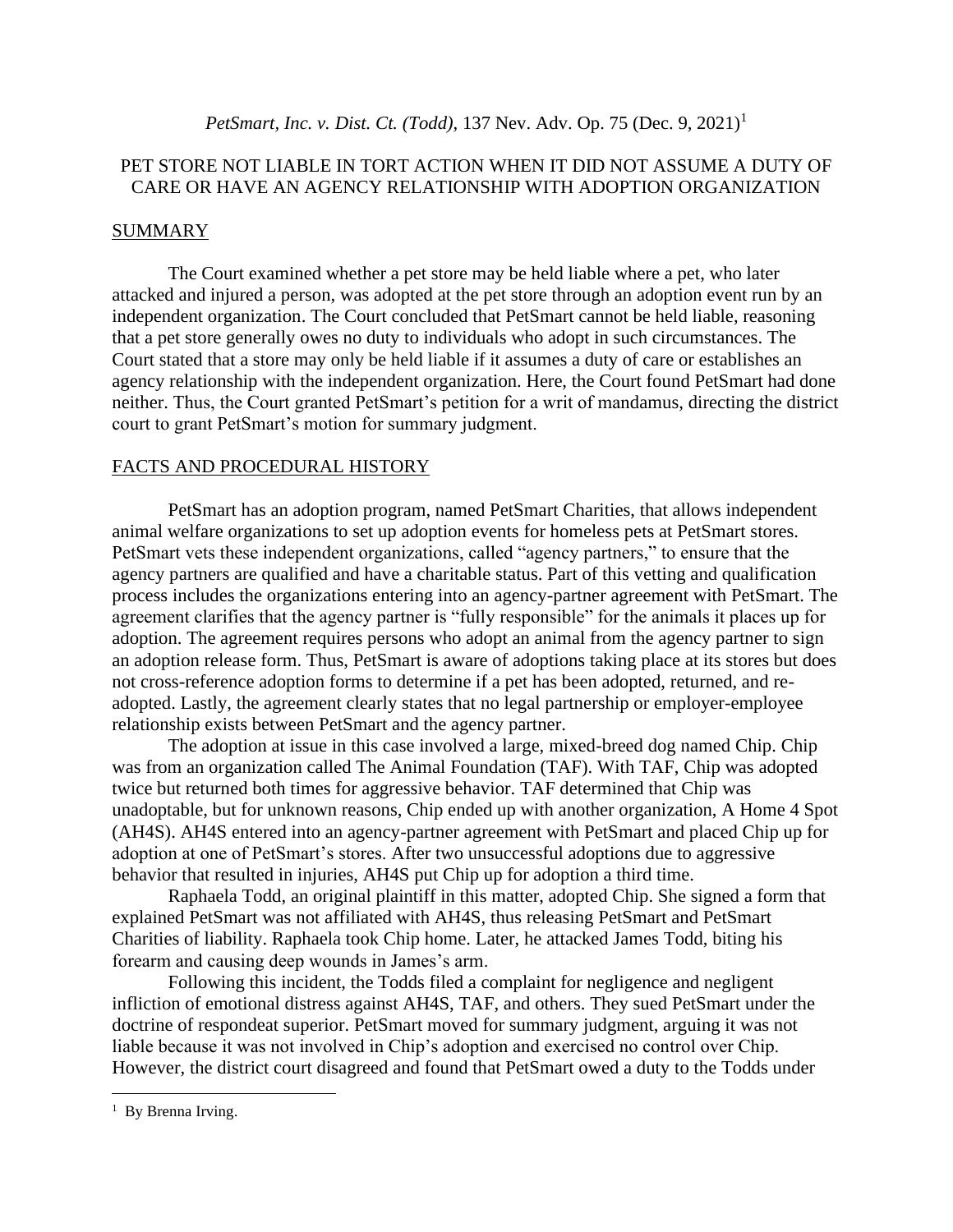Wright v. Schum.<sup>2</sup> The district court also found that genuine issues of material fact existed regarding an agency relationship between PetSmart and AH4S. Accordingly, PetSmart petitioned for writ relief. It argued that it did not owe a duty of care to the Todds and had no agency relationship with AH4S.

#### **DISCUSSION**

#### *We exercise our discretion to entertain the writ petition*

The Court began its discussion with an overview of writs of mandamus. First, it explained that a writ of mandamus compels the performance of an act when a law requires a duty or when it is necessary to control an abuse of discretion.<sup>3</sup> Second, it noted that a writ of mandamus is an "extraordinary remedy" that is used when no other simple, efficient, and adequate remedy is available.<sup>4</sup> Third, the Court explained that it has full discretion to entertain writ petitions,<sup>5</sup> even though this type of remedy is uncommon for summary judgment motions.<sup>6</sup> The Court stated that it may consider a writ petition if doing so would further judicial economy and either it is an issue of first impression or there is no factual dispute.<sup>7</sup> Here, the Court found that the requirements were met. Accordingly, it exercised its discretion to entertain the writ petition.

#### *Standard of review*

The Court reviewed the case de novo.<sup>8</sup> It noted that whether a defendant owes a duty of care to a plaintiff is a question of law.<sup>9</sup>

#### *Whether PetSmart owed a duty of care*

PetSmart argued that it did not owe the Todds a duty of care and thus could not be held liable. It further argued that this case was distinguished from *Wright*,<sup>10</sup> the case the district court relied on when denying PetSmart summary judgment. The Court began by stating the general rule that defendants owe no duty of care to control or warn of dangerous conduct of another.<sup>11</sup> The Court then turned to *Wright* and identified a narrow exception in the case: a landlord could be held liable when he assumed a duty to protect others against a tenant's aggressive dog.<sup>12</sup> The Court found that this exception did not apply to the current facts because PetSmart did not know about Chip's aggressive behavior. Furthermore, the Court reasoned that the agency-partner agreement expressly affirmed that AH4S was fully responsible for the adoptable animals. Thus, PetSmart did not owe the Todds a duty of care.

Ctr., 107 Nev. 1, 4, 805 P.2d 589, 590–91 (Nev. 1991).

<sup>2</sup> Wright v. Schum*,* 105 Nev. 611, 781 P.2d 1142 (Nev. 1989).

<sup>3</sup> *See* Cote H. v. Eighth Judicial Dist. Ct., 124 Nev. 36, 39, 175 P.3d 906, 907–08 (Nev. 2008).

<sup>4</sup> *Id.*; *see* NEV. REV. STAT. § 34.170 (1911).

<sup>&</sup>lt;sup>5</sup> Smith v. Eighth Judicial Dist. Ct., 107 Nev. 674, 677, 818 P.2d 849, 851 (Nev. 1991).

<sup>6</sup> Smith v. Eighth Judicial Dist. Ct., 113 Nev. 1343, 1344, 950 P.2d 280, 281 (Nev. 1997).

<sup>&</sup>lt;sup>7</sup> Humboldt Gen. Hosp. v. Sixth Judicial Dist. Ct., 132 Nev. 544, 547, 376 P.3d 167, 170 (Nev. 2016).

<sup>8</sup> State, Dep't Transp. v. Eighth Judicial Dist. Ct., 133 Nev. 549, 553, 402 P.3d 677, 681–82 (Nev. 2017).

<sup>9</sup> Scialabba v. Brandise Constr. Co., 112 Nev. 965, 968, 921 P.2d 928, 930 (Nev. 1996); Perez v. Las Vegas Med.

<sup>10</sup> Wright v. Schum*, ,* 105 Nev. 611, 781 P.2d 1142 (Nev. 1989).

<sup>&</sup>lt;sup>11</sup> Sparks v. Alpha Tau Omega Fraternity, Inc., 127 Nev. 287, 296, 255 P.3d 238, 244 (Nev. 2011).

<sup>12</sup> *Wright*, 105 Nev. at 615–16, 781 P.2d at 1142–44.